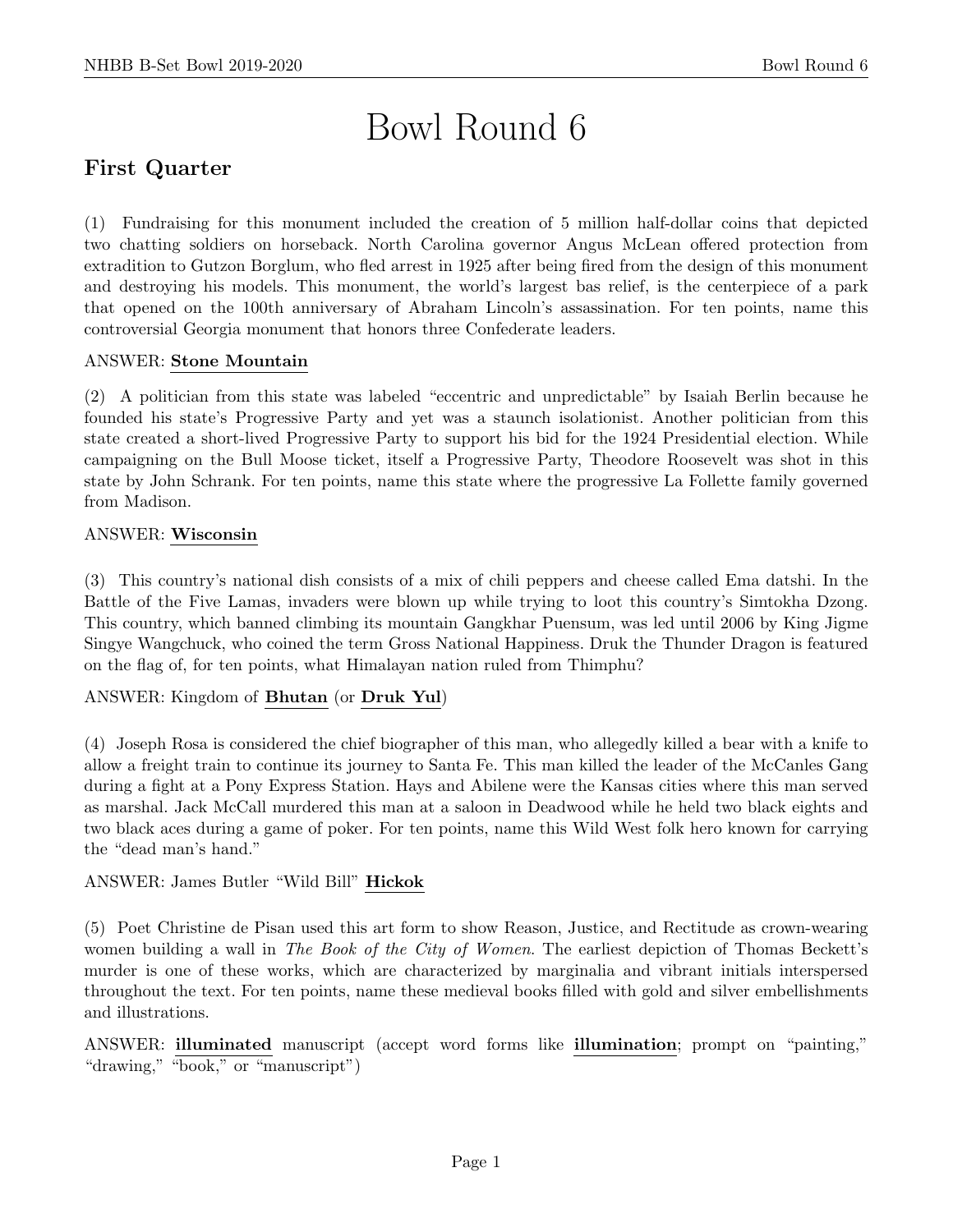(6) This organization faced a rebellion of miners led by the nobleman Engelbrekt, who called the first Riksdag of all four estates to rally opposition. The members of this organization were unified in their opposition to Albrecht of Mecklenburg, though they later allowed his son Erik of Pomerania to rule over this group. This union was formed in order to counteract the Hanseatic League by Margaret I. For ten points, name this union of Denmark, Sweden, and Norway that lasted from 1397 to 1523.

#### ANSWER: Kalmar Union

(7) Ali Kolon and Suleiman Nar were taken hostage by this ruler, who had them educated. This ruler succeeded Abu Bakr II, who disappeared while leading a massive expedition to explore the Atlantic. This ruler ordered the construction of the University of Sankore as part of a series of improvements that included the building of mosques in Timbuktu. For ten points, name this leader of the Mali Empire who devalued the price of gold in Egypt during his 1324 pilgrimage to Mecca.

#### ANSWER: Mansa Musa I

(8) As Governor of New York, this man signed an act to gradually abolish slavery that, despite stating children of slaves were free, forced them into decades of indentured servitude. In 1795, this man negotiated the removal of British troops from the Northwest Territory with a treaty fixing many of the issues of the earlier Treaty of Paris. With Alexander Hamilton and James Madison, this man wrote the Federalist Papers. For ten points, name this first Chief Justice of the United States.

#### ANSWER: John Jay

(9) This country carried out Operation Cerberus to successfully extract its ships from the port of Brest. The *Glorious* was sunk by a 27,000 yard shot from one of this country's *Scharnhorst*-class battleships. At the Battle of the Denmark Strait, the Prince of Wales and Hood were defeated by this country's Prinz Eugen and Bismarck. For ten points, name this country whose navy attacked Allied shipping using wolf-packs of U-boat ships.

# ANSWER: Nazi Germany

(10) A meteorological agency monitors 59 secret locations for the initial presence of these items. Specimens of the Yoshino variety of these organisms have been proven to be genetically identical to each other, making disease a risk. Maps track a namesake "front" of these items, which are produced from trees in the genus Prunus and are appreciated in a custom called hanami. Springtime crowds flock to Japan to see, for ten points, what types of flowers, otherwise known as sakura?

ANSWER: cherry blossoms (accept sakura before mentioned; prompt on "cherry trees" before "trees" is read)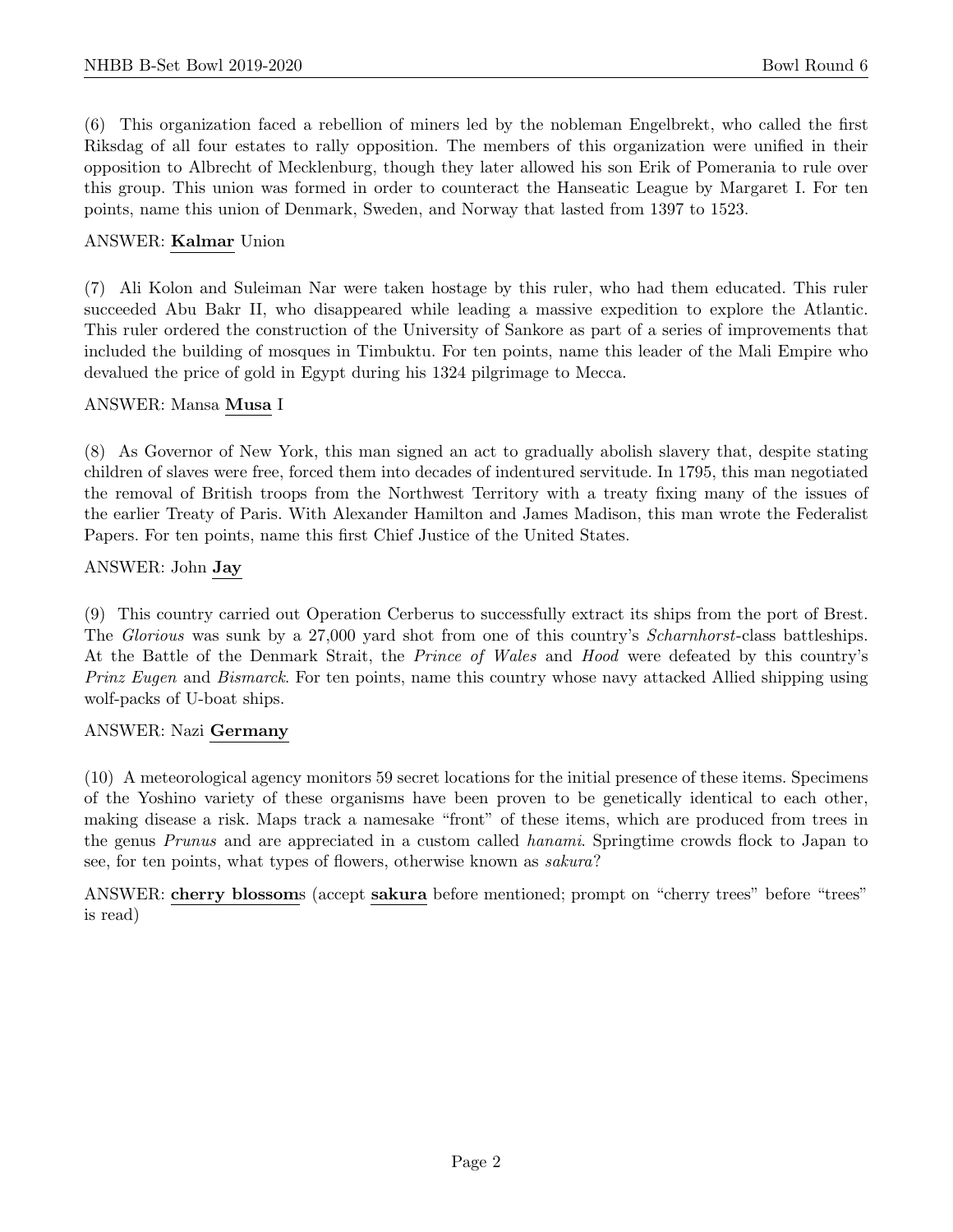# Second Quarter

(1) This work's printer, Robert Bell, added the phrase "written by an Englishman" without the author's permission. Royalties from this work were anonymously donated to the Continental Army. One section of this work comments on the absurdity of an island ruling a nation, and another argues that the colonies have enough resources to rival the navy of Great Britain. For ten points, name this pamphlet written in 1776 by Thomas Paine.

### ANSWER: Common Sense

BONUS: Common Sense wasn't Paine's only pamphlet to be popular in America and controversial in England; British authorities suppressed this three-part pamphlet that championed deism and attacked the divine nature of the Bible.

#### ANSWER: The Age of Reason

(2) The Prohibition Party candidate in this election year faced the Portland Rum Riot as mayor. Neal Dow and Greenback Labor candidate James Weaver ran in this year, whose losing major party candidate was known "Thunderbolt of the Army of the Potomac" for his heroism at Gettysburg. The winner of this election year was a compromise candidate for the Half-Breeds and Stalwarts and was succeeded a year later by his running mate, Chester Arthur. For ten points, name this election year in which Winfield Scott Hancock lost to James Garfield.

ANSWER: U.S. presidential election of 1880

BONUS: Garfield was nominated at the 1880 Republican National Convention in this city, which has hosted 14 RNCs and 11 Democratic conventions, including in 1968.

# ANSWER: Chicago

(3) Through their contact with China, these people introduced the seax shortsword to Western Europe, and they adopted the Alani practice of lengthening of the skull of infants born to noblemen. These people lost the Battle of Nedao, and a coalition of the Visigoths led by King Theoderic and Romans under Flavius Aetius defeated these people at the Battle of Catalaunian Fields in 451 AD. For ten points, name these nomadic people led by the so-called "Scourge of God," Attila.

# ANSWER: Huns

BONUS: This pope, the first of his name, is given credit for negotiating with Attila to end his invasion of Italy in 452.

ANSWER: Leo the Great (or Leo I)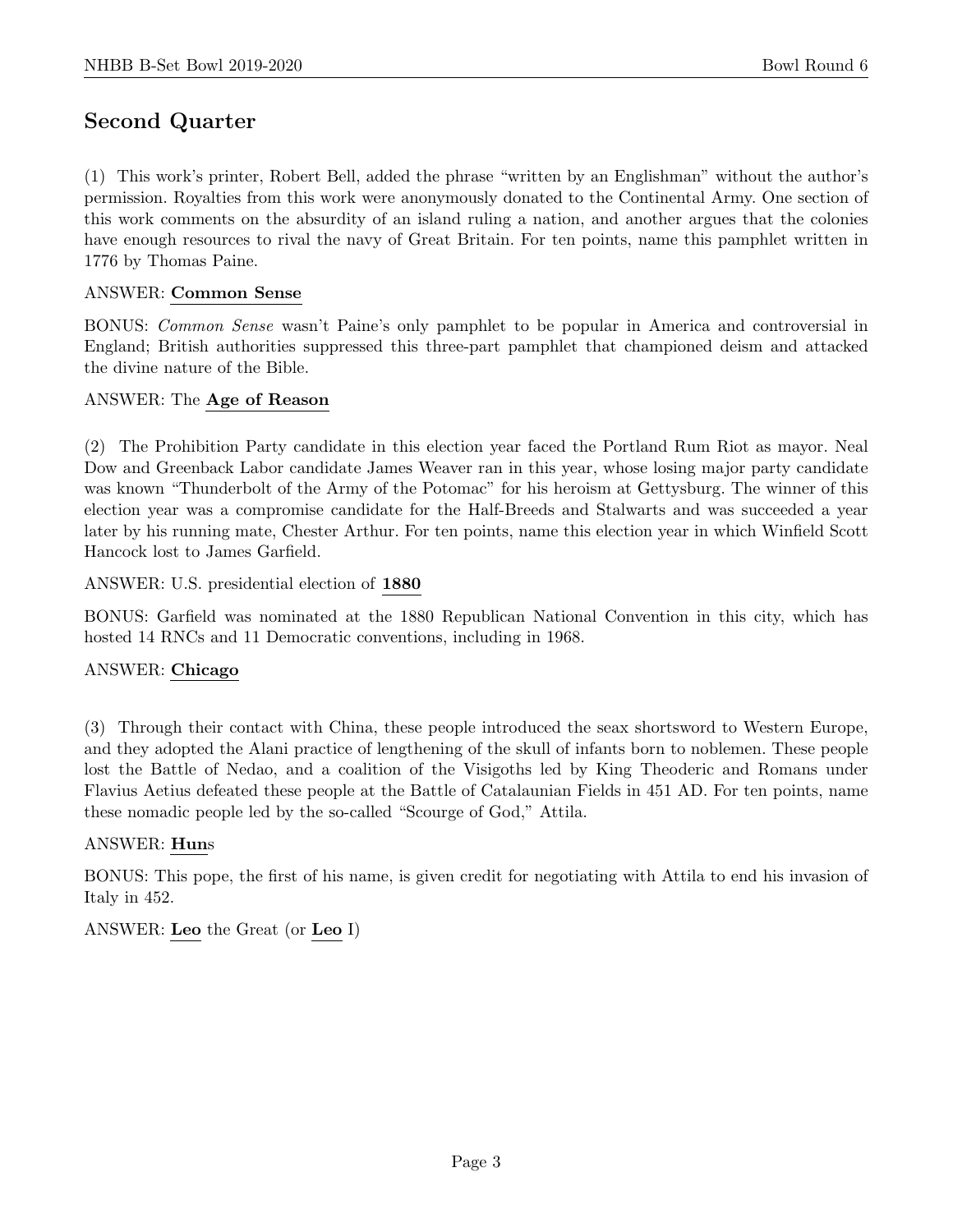(4) Nine stages of this location were made out of the tail of Cipactli [see-pock-t'lee], according to stories recorded in the Florentine Codex. An alternative to this location was ruled by Tlaloc [t'lal-ok] and populated by those who had been struck by lightning or drowned; another alternative location was the destination of human sacrifices. Mictlan is the name of, for ten points, what location in Aztec myth through which Xolotl [sho-lot'll] guided souls?

ANSWER: Aztec underworld (accept Mictlan before mentioned; prompt on "hell")

BONUS: The Florentine Codex was compiled by Bernardino de Sahagun, a friar from this order that is named for a 13th century saint from Assisi.

#### ANSWER: Franciscans (accept Saint Francis of Assisi)

(5) This leader authorized the use of deadly force over an internal dispute for the cargo ship Altalena. This leader formed the Rafi party, which lost to the Alignment faction of his successor Levi Eshkol. This leader authorized Operation Magic Carpet in order to transport Jews to his country. This leader consolidated the Haganah and Irgun militias to form the IDF in an 1948 war with the Arabs following independence from Britain. For ten points, name this first prime minister of Israel.

#### ANSWER: David Ben-Gurion

BONUS: Operation Magic Carpet targeted Jews living in, or with heritages from, this country on the Arabian Peninsula. Today, there may be fewer than 100 Jews living in this country, subject to death threats from Houthis.

#### ANSWER: Yemen

(6) This man, who worked alongside future US Ambassador to the UN John Danforth in the Missouri state government, decried a "high tech lynching" in 1991. This man, who gained most senior status after the retirement of Anthony Kennedy, is now often considered the farthest right on the political spectrum of the current court. Sexual harassment against Anita Hill did not prevent the confirmation of, for ten points, what justice who assumed Thurgood Marshall's seat on the Supreme Court and is known for his general silence during arguments?

#### ANSWER: Clarence Thomas

BONUS: Clarence Thomas' Supreme Court confirmation hearings were overseen by this Democrat, who was criticized for his handling of Anita Hill's claims in his position as chair of the Senate Judiciary Committee in 1991.

ANSWER: Joseph "Joe" Biden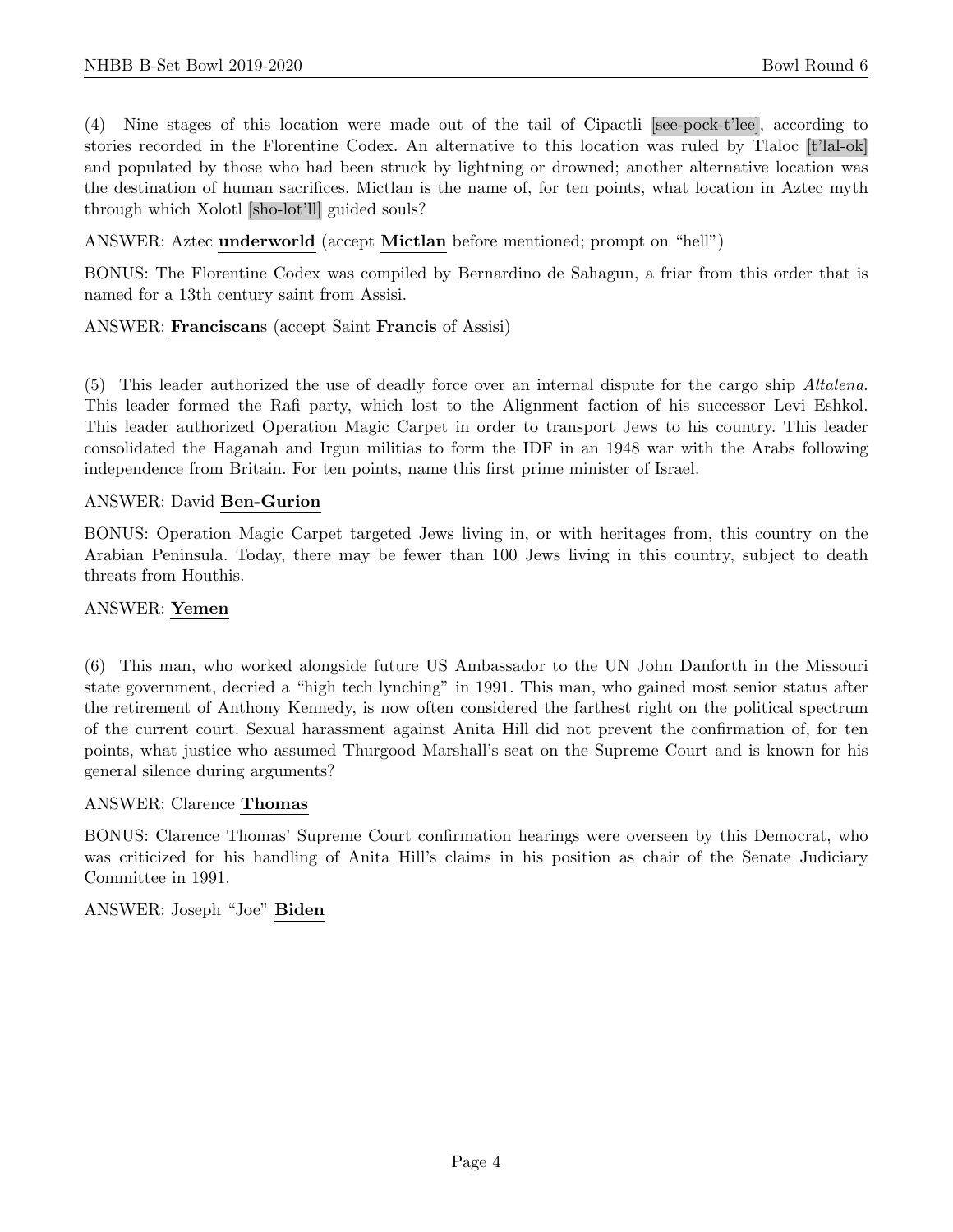(7) This story's postscript warns that "he that runs races with goblin troopers will have rough riding of it." The tendency of married men to linger about the taverns in this story's setting give it the nickname Tarry Town. This story's protagonist rides the horse Gunpowder and competes with the character Brom Bones for the affection of Katrina Van Tassel. For ten points, name this story from The Sketch Book of Geoffrey Crayon featuring a cursed Hessian soldier and the schoolmaster Ichabod Crane, written by Washington Irving.

ANSWER: The Legend of Sleepy Hollow (do not accept or prompt on partial answers)

BONUS: The ghost of this spy supposedly haunts a tree in "The Legend of Sleepy Hollow" near where Ichabod Crane encounters the Headless Horseman. This spy was hanged on October 2, 1780, after having been caught near Tarrytown with six pages of incriminating evidence in his boot.

ANSWER: John André

(8) This ruler's death was kept secret by Sokollu Mehmed Pasha to maintain troop morale during the siege of Szigetvar. This ruler made peace with Shah Tahmasp of the Safavid Empire in the Peace of Amasya and signed another treaty with Francis I to form an "Unholy Alliance" to check the power of the Habsburgs. Though this man could not conquer Vienna, he was victorious at a 1526 battle in Hungary. For ten points, name the longest reigning Ottoman sultan.

ANSWER: Suleiman I (accept Suleiman the Magnificent; prompt on Suleiman)

BONUS: Suleiman won this 1526 battle over Louis II, splitting Hungary between Ottoman and Habsburg rule.

ANSWER: Battle of Mohacs ([moh-hotch], but be lenient)

# Third Quarter

The categories are  $\dots$ 

- 1. Cuban Missile Crisis
- 2. Terror at the 1972 Olympics
- 3. Genghis Khan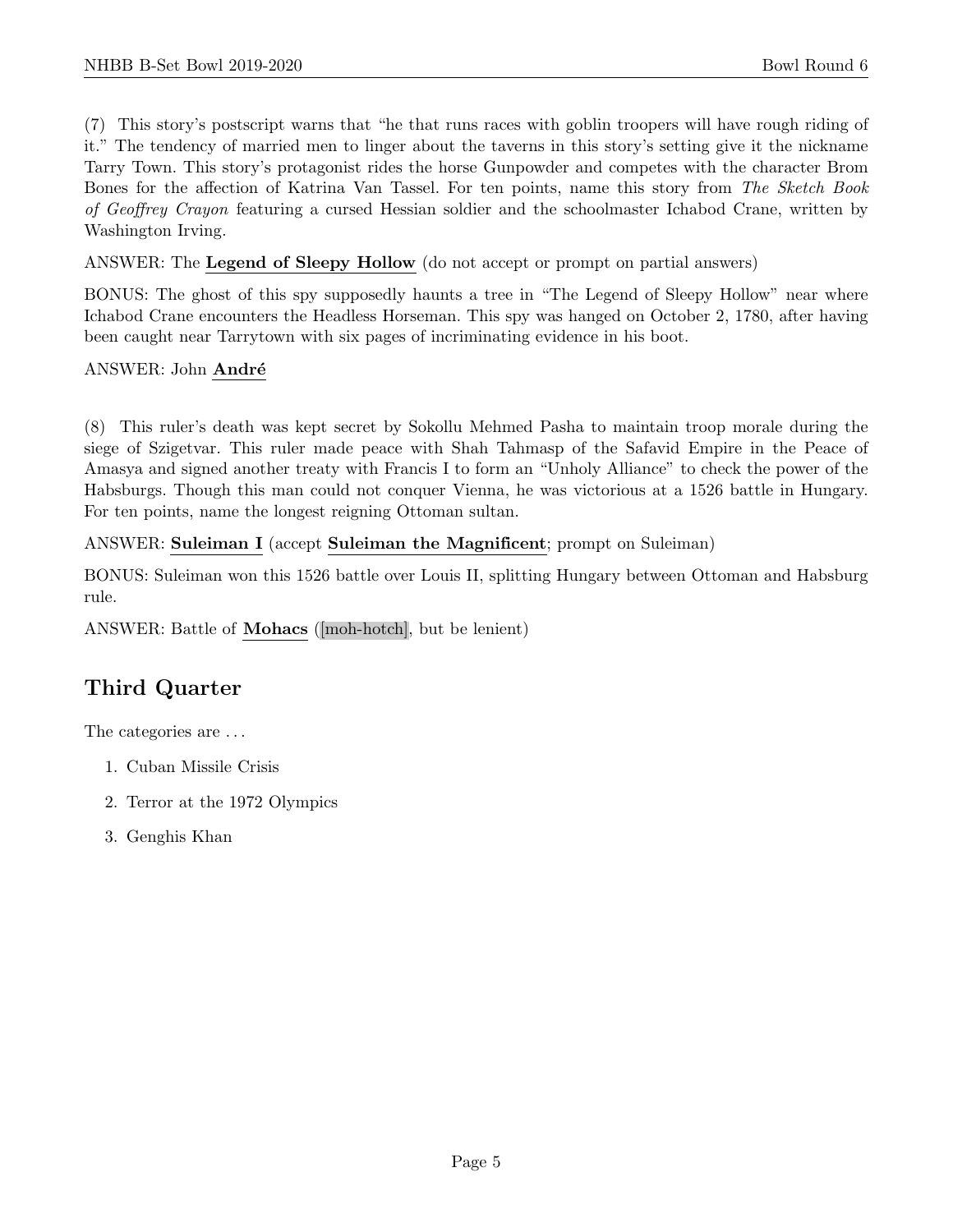Cuban Missile Crisis

Name the...

(1) Soviet leader who sparred with Kennedy during the crisis.

# ANSWER: Nikita Khrushchev

(2) Soviet capital city connected to DC by a special hotline after the crisis.

# ANSWER: Moscow

(3) Number of days the crisis lasted; also the title of Robert Kennedy's memoir of the crisis.

# ANSWER: Thirteen Days

(4) Burmese diplomat who mediated the crisis as UN Secretary-General.

# ANSWER: U Thant

(5) Type of ballistic missile that the Americans secretly dismantled and removed as part of the crisis resolution.

ANSWER: PGM-19 Jupiter ballistic missiles

(6) Either of the two countries from which those missiles were secretly removed.

# ANSWER: Turkey and/or Italy

(7) American ambassador who demanded "don't wait for the translation!" in a heated UN Security Council meeting during the crisis.

# ANSWER: Adlai Stevenson II

(8) Russian submarine officer who refused to authorize a nuclear strike during the crisis, saving the world from nuclear war.

# ANSWER: Vasily Arkhipov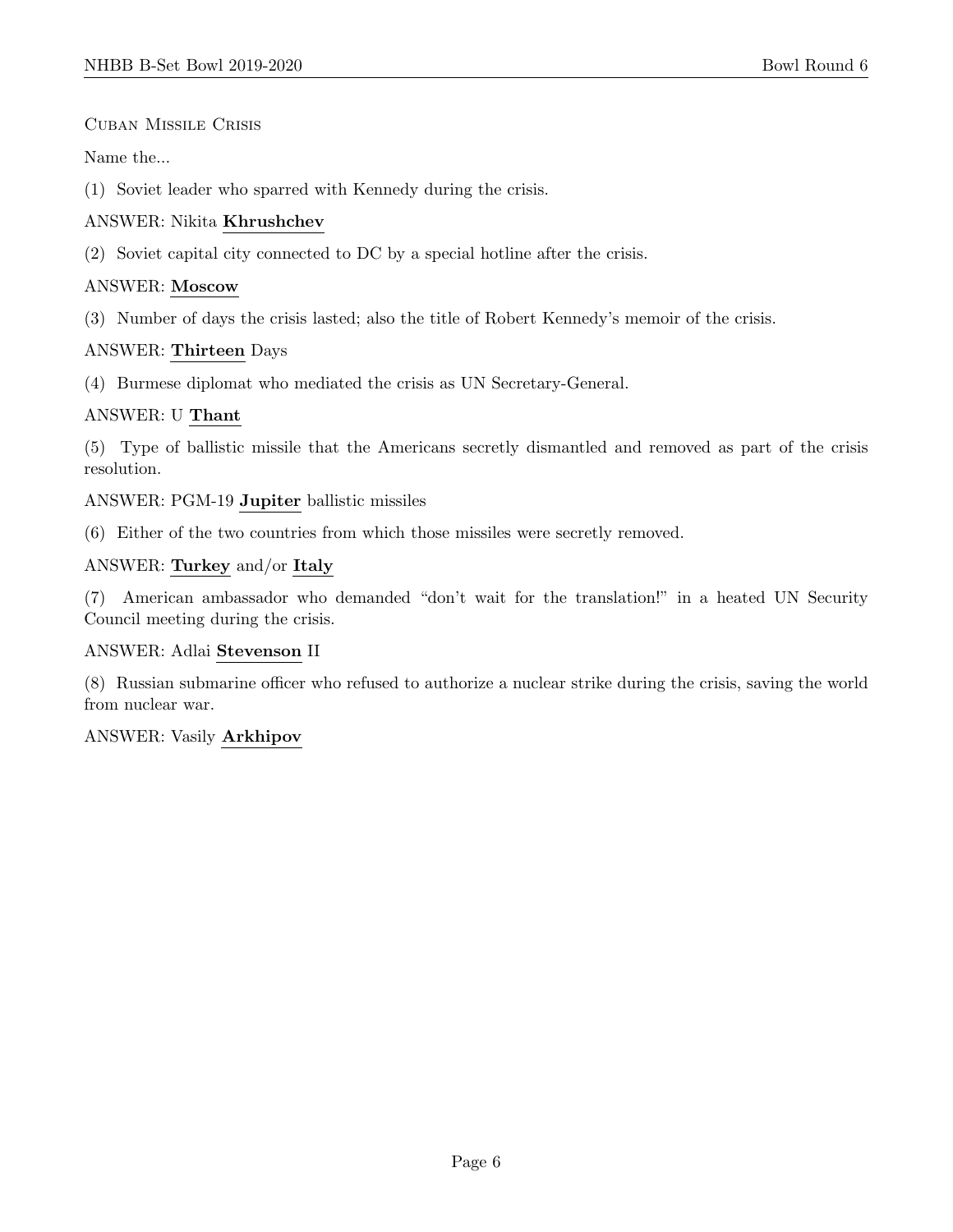Terror at the 1972 Olympics

Name the...

(1) German city that hosted the 1972 Olympics.

# ANSWER: Munich

(2) Country whose Jewish athletes were abducted and killed in the attack.

# ANSWER: Israel

(3) German airline whose Flight 615 was hijacked in October '72 to gain the release of three Munich attackers.

# ANSWER: Lufthansa

(4) Militant Palestinian group founded by Salah Khalaf that carried out the attack.

#### ANSWER: Black September

(5) Covert operation that assassinated members of that group over the next two decades.

ANSWER: Operation Wrath of God (accept Mivtza Za'am Ha'el; accept Operation Bayonet)

(6) Intelligence agency whose agents retaliated for the attack with that operation.

#### ANSWER: Mossad

(7) Leftist terror group founded by Baader and Meinhof, two men whose release was demanded by the Munich attackers.

ANSWER: Red Army Faction (accept RAF; accept Rote Armee Fraktion; prompt on Baader-Meinhof Group, Gang, etc.)

(8) German elite tactical group founded in the wake of the Munich attack.

ANSWER: GSG 9 (accept Grenzschutzgruppe 9; accept Border Protection Group 9)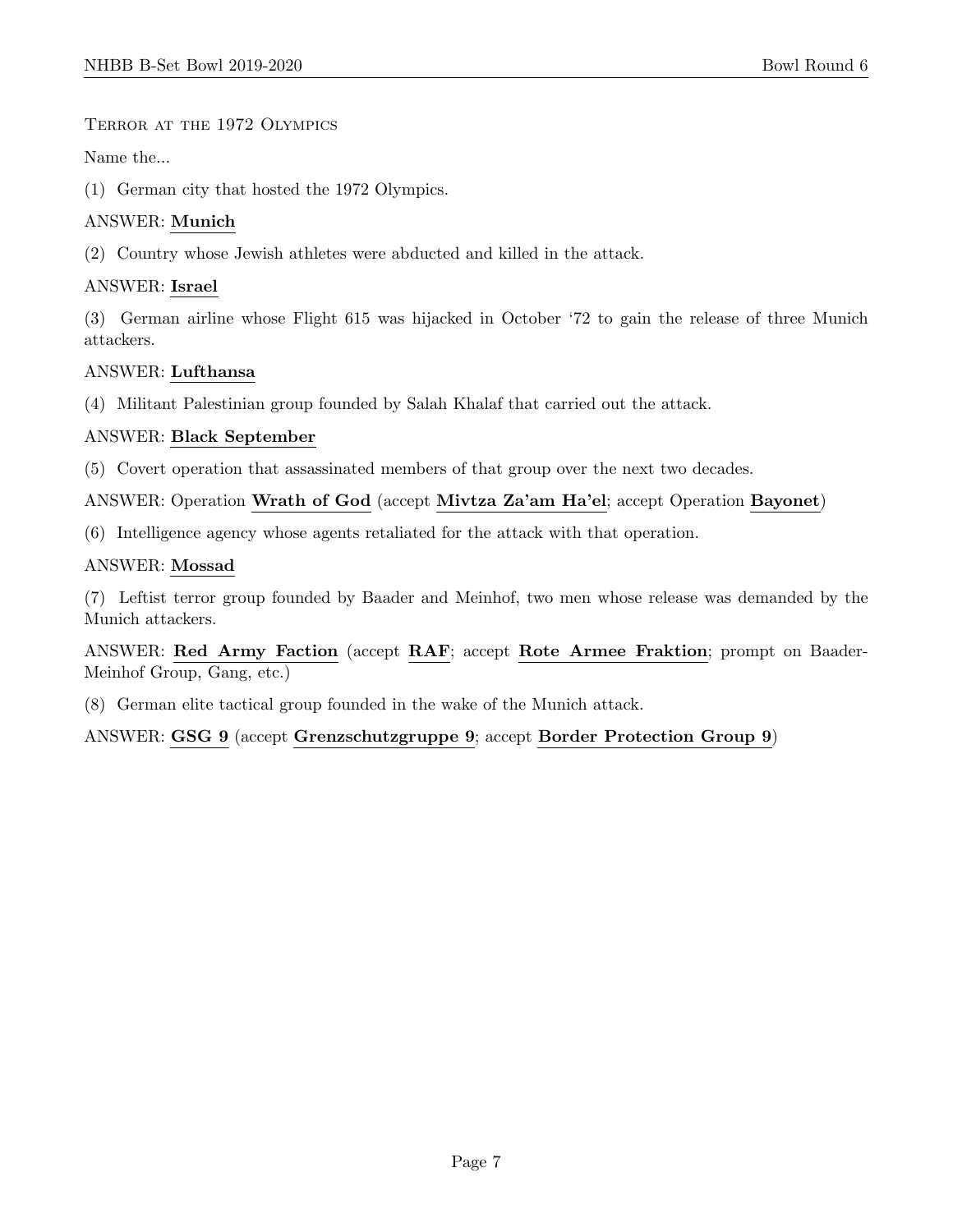# Genghis Khan

Name the...

(1) Animal whose Mongol riders used a special compound bow to decimate Genghis' enemies.

# ANSWER: horse

(2) Portable, round-tent his army used on campaigns.

ANSWER: yurts (accept gers)

(3) Indian river where he defeated Jalal al-Din and where a Bronze Age civilization flourished 4,000 years ago.

ANSWER: Indus River (accept Indus (River) Valley Civilization)

(4) Script he adopted for his empire, an old version of a script currently used by a namesake minority Muslim ethnicity in Xinjiang [shin-jee'ahng].

# ANSWER: Uyghur [wee-gur] script

(5) Slavic confederation ruled by the Ruriks that he invaded in 1223.

ANSWER: Kievan Rus' (prompt on Rus)

(6) Man who succeeded him as Great Khan, his third son.

# ANSWER: Ogedei Khan

(7) Secret law code he issued to control his empire.

# ANSWER: Yassa

(8) Grand Empress, his first wife, whose kidnapping by the Three Merkits may have started his military campaigns.

# ANSWER: Borte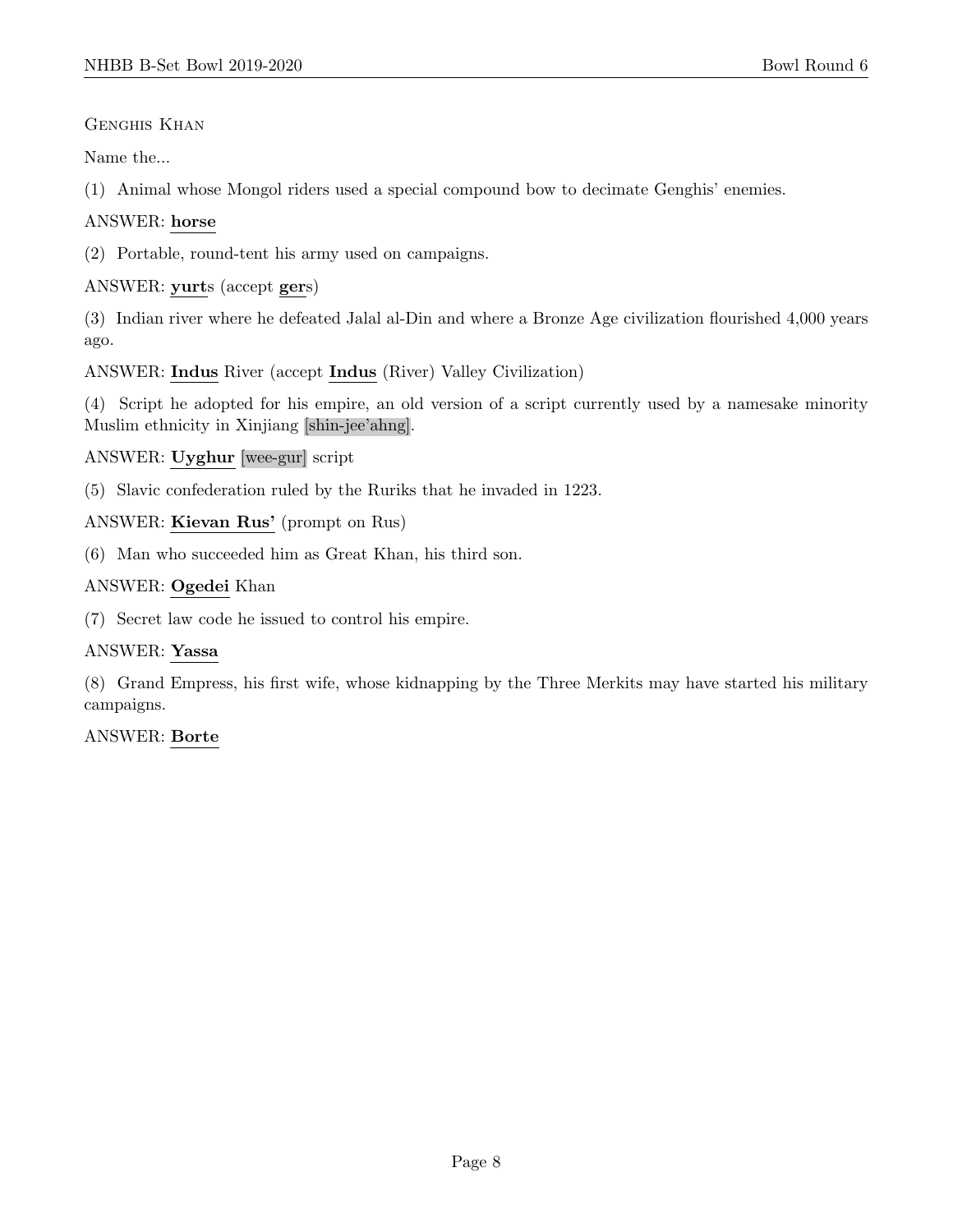# Fourth Quarter

(1) In negotiations with this man, George Mikan declined to present him with a certified check for one million dollars, costing Mikan his job as commissioner of the ABA. While playing for John Wooden at UCLA, this man converted to  $(+)$  Islam. In 1974, he requested a trade from Milwaukee to a city with a more diverse culture; he landed in Los Angeles, where he won five titles while playing with  $(*)$  Magic Johnson. The "skyhook" was the signature play of, for ten points, what center for the Bucks and Lakers who scored the most points in NBA history?

ANSWER: Kareem Abdul-Jabbar (or Lew Alcindor)

(2) The losing side in this battle allegedly began to throw oranges and lemons after running out of usable weapons. In this battle, Marcantonio Colonna withstood an attack from Uluc Ali's fleet in the Gulf of Patras in this battle, which was preceded by a siege of  $(+)$ Famagusta. Author Miguel de Cervantes lost an arm fighting in this battle, the last major battle of (\*) rowing ships. The Real [ray-AHL] served as the flagship of Don Juan of Austria, the winning commander of, for ten points, what 1571 battle, a massive naval defeat for the Ottoman Empire?

#### ANSWER: Battle of Lepanto

(3) These people, who were the main inhabitants of the Mayu Frontier District, were targeted in Operation King Dragon. These people were armed by the British "V-Force" and fought against pro-Japanese Red Karens. Many of these people have sought asylum at  $(+)$ Cox's Bazar after a series of 2012 riots led to their mass persecution. These inhabitants of (\*) Rakhine State have been subject to attacks by Theravada Buddhists in their home country. For ten points, name this Muslim ethnic group whose members have sought asylum in Bangladesh after fleeing Burma.

ANSWER: Rohingya people (prompt on answers related to Muslims in Burma or Myanmar before "Muslim" is read)

(4) This event concluded with Patrick Sarsfield's retreat at the Battle of Reading [redding]. A successful invasion of Torbay, crucial to the beginning of this event, was followed by support from the  $(+)$  Immortal Seven. Organizers of this event had been angered by the Declaration of Indulgence, which sought to achieve religious tolerance for (\*) Catholics. A "Protestant wind" helped facilitate the crossing of the English Channel during, for ten points, what relatively peaceful revolution in which James II was overthrown by William and Mary as rulers of England?

ANSWER: Glorious Revolution (accept Revolution of 1688; prompt on Bloodless Revolution; prompt on descriptive answers relating to William & Mary invading England and/or James II being deposed)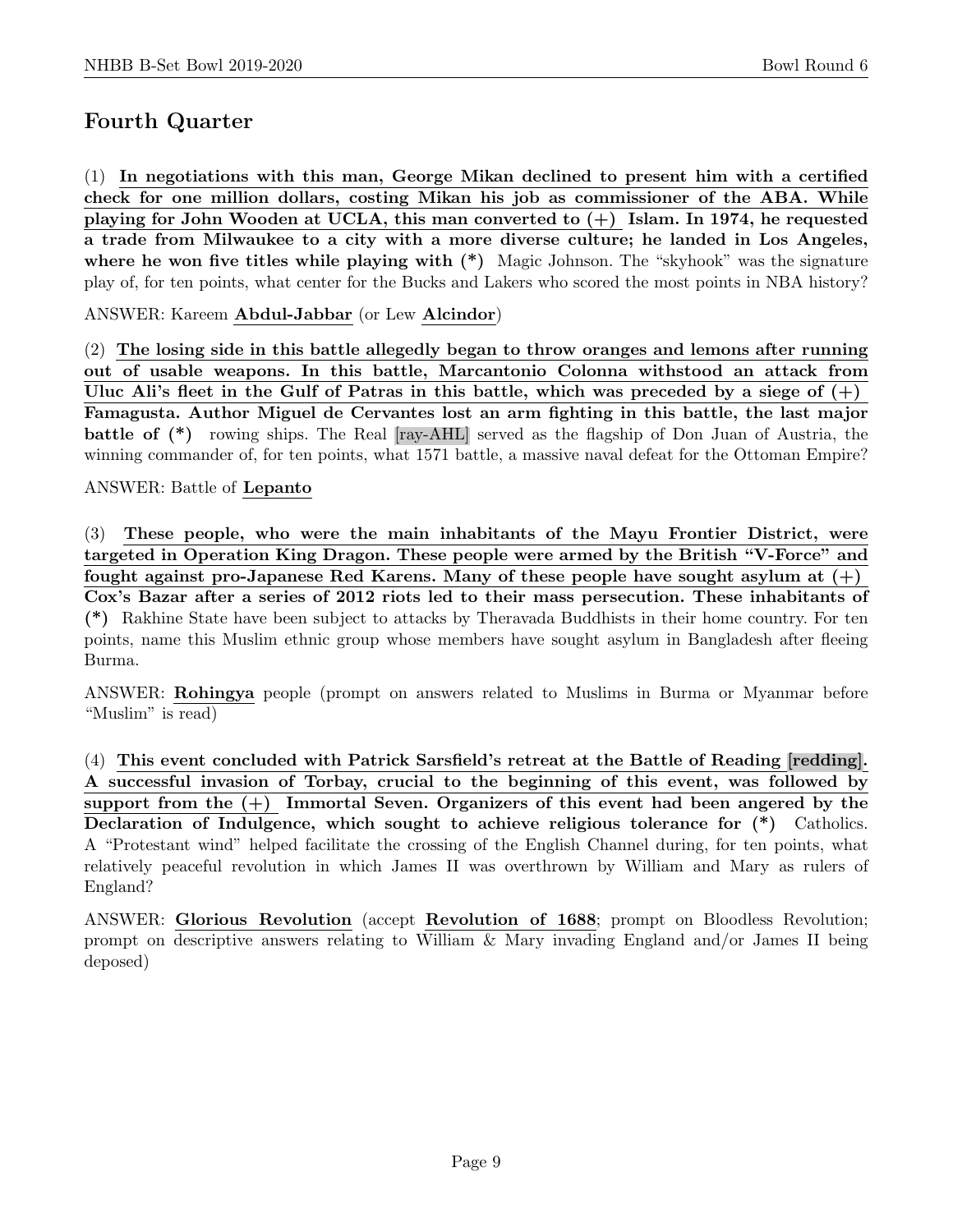(5) This man and his sons killed James Doyle, two of Doyle's sons, and two other men in a May 24th, 1856 attack that was inspired by the sacking of Lawrence a week prior. The (+) Pottawatomie Massacre was led by this man, who declared that he was "quite certain" that America's crimes will "never be purged away but with blood" on the morning of his (\*) hanging in 1859. Robert E. Lee led a Marine detachment that ended this man's brief occupation of a federal armory, which he had hoped would lead to an armed slave uprising. For ten points, name this violent abolitionist who led the raid on Harper's Ferry.

### ANSWER: John Brown

(6) In 1823, Bella Salomon gifted a complete manuscript of one of this composer's works to Felix Mendelssohn, whose staging of the piece five years later kicked off a  $(+)$  revival of this man's work. This composer presented a set of six instrumental works to Margrave Christian Ludwig, and a melody by Frederick the Great was used as the basis for this composer's **Musical Offering. This composer's many (\*)** sons included the composers Carl Phillip Emmanuel and Johann Christian. The *Brandenburg Concertos* were written by, for ten points, what German Baroque composer, the oldest of the "Three B's"?

ANSWER: Johann Sebastian Bach

(7) This event was triggered by an accident involving barrels of benzol. Vince Coleman sent a telegram reading "Hold up the train. [...] Guess this will be my last message. Good-bye boys.", which saved hundreds of passengers from riding directly into this event. A  $(+)$ half-ton piece of metal that was thrown over 2 miles away is now a monument to this event; that metal was part of the anchor of the SS  $(*)$  Mont Blanc, whose cargo caught fire. For ten points, name this December 6, 1917 tragedy in which over 2,000 people were killed in Nova Scotia in the largest pre-nuclear, man-made explosion in history.

ANSWER: Halifax explosion (accept descriptions of the SS Mont Blanc explosion before mentioned; "explosion" not needed after mentioned; prompt on other descriptive answers)

 $(8)$  The Supreme Court ruled in *Cooper v. Aaron* against this city's plan to wait over two years to implement a proposal by Virgil Blossom. Ronald Davies issued a desegregation order in this city, which led to an iconic photo of (+) Elizabeth Eckford. This city's mayor, Woodrow Wilson Mann, sent a telegram asking for federal troops to President (\*) Eisenhower. Governor Orval Faubus tried to thwart the Brown v. Board decision at Central High School in, for ten points, what city where, in 1957, nine black students helped desegregate public schools in Arkansas?

ANSWER: Little Rock (accept Little Rock Nine)